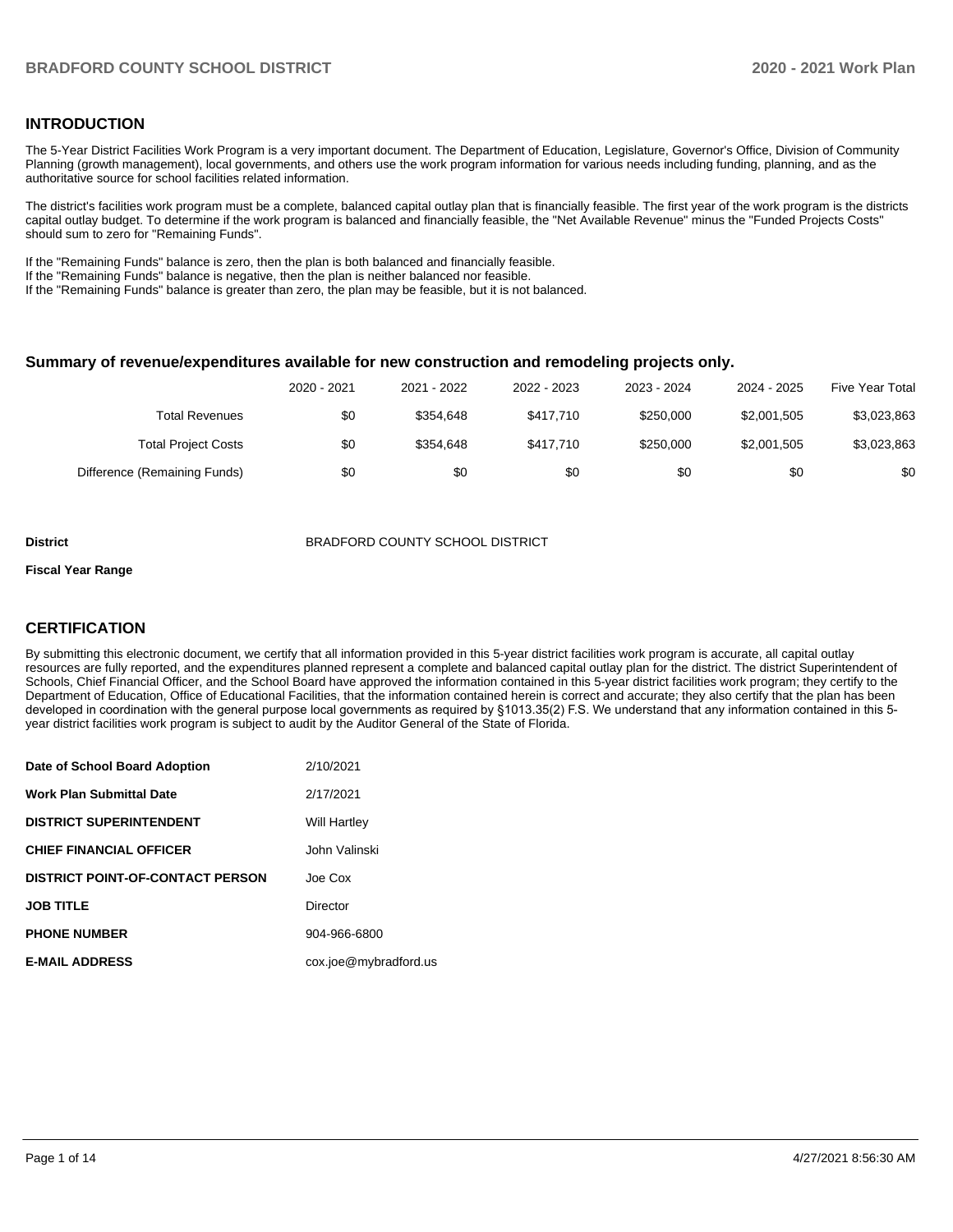# **Expenditures**

## **Expenditure for Maintenance, Repair and Renovation from 1.50-Mills and PECO**

Annually, prior to the adoption of the district school budget, each school board must prepare a tentative district facilities work program that includes a schedule of major repair and renovation projects necessary to maintain the educational and ancillary facilities of the district.

|                                  | Item                                                                                                                                                                                                                                                                            | $2020 - 2021$<br><b>Actual Budget</b> | 2021 - 2022<br>Projected | $2022 - 2023$<br>Projected | $2023 - 2024$<br>Projected | 2024 - 2025<br>Projected | <b>Total</b> |
|----------------------------------|---------------------------------------------------------------------------------------------------------------------------------------------------------------------------------------------------------------------------------------------------------------------------------|---------------------------------------|--------------------------|----------------------------|----------------------------|--------------------------|--------------|
| <b>HVAC</b>                      |                                                                                                                                                                                                                                                                                 | \$50,000                              | \$150,000                | \$100,000                  | \$150.000                  | \$0                      | \$450,000    |
| Locations:                       | BRADFORD MIDDLE, BRADFORD SENIOR HIGH, BRADFORD-UNION VOCATIONAL-TECHNICAL SCHOOL, BROOKER ELEMENTARY,<br>DISTRICT OFFICES, HAMPTON ELEMENTARY, LAWTEY COMMUNITY SCHOOL, OPERATIONS CENTER, RAINBOW CENTER,<br>SOUTHSIDE ELEMENTARY, STARKE ELEMENTARY                          |                                       |                          |                            |                            |                          |              |
| Flooring                         |                                                                                                                                                                                                                                                                                 | \$10                                  | \$25,000                 | \$10,000                   | \$25.000                   | \$0                      | \$60,010     |
|                                  | Locations: BRADFORD MIDDLE. BRADFORD SENIOR HIGH. BRADFORD-UNION VOCATIONAL-TECHNICAL SCHOOL. BROOKER ELEMENTARY.<br>DISTRICT OFFICES, HAMPTON ELEMENTARY, LAWTEY COMMUNITY SCHOOL, OPERATIONS CENTER, R J E CENTER, RAINBOW<br>CENTER, SOUTHSIDE ELEMENTARY, STARKE ELEMENTARY |                                       |                          |                            |                            |                          |              |
| Roofing                          |                                                                                                                                                                                                                                                                                 | \$40,000                              | \$50,000                 | \$50,000                   | \$50,000                   | \$0                      | \$190,000    |
|                                  | Locations: BRADFORD MIDDLE, BRADFORD SENIOR HIGH, BRADFORD-UNION VOCATIONAL-TECHNICAL SCHOOL, BROOKER ELEMENTARY,<br>DISTRICT OFFICES, HAMPTON ELEMENTARY, LAWTEY COMMUNITY SCHOOL, OPERATIONS CENTER, RAINBOW CENTER,<br>SOUTHSIDE ELEMENTARY, STARKE ELEMENTARY               |                                       |                          |                            |                            |                          |              |
| Safety to Life                   |                                                                                                                                                                                                                                                                                 | \$10                                  | \$51.282                 | \$10,000                   | \$55.000                   | \$0                      | \$116.292    |
|                                  | Locations: BRADFORD MIDDLE, BRADFORD SENIOR HIGH, BRADFORD-UNION VOCATIONAL-TECHNICAL SCHOOL, BROOKER ELEMENTARY,<br>DISTRICT OFFICES, HAMPTON ELEMENTARY, LAWTEY COMMUNITY SCHOOL, OPERATIONS CENTER, R J E CENTER, RAINBOW<br>CENTER, SOUTHSIDE ELEMENTARY, STARKE ELEMENTARY |                                       |                          |                            |                            |                          |              |
| Fencing                          |                                                                                                                                                                                                                                                                                 | \$5,000                               | \$4.309                  | \$5.000                    | \$50,000                   | \$0                      | \$64.309     |
|                                  | Locations: BRADFORD MIDDLE, BRADFORD SENIOR HIGH, BRADFORD-UNION VOCATIONAL-TECHNICAL SCHOOL, BROOKER ELEMENTARY,<br>DISTRICT OFFICES, HAMPTON ELEMENTARY, OPERATIONS CENTER, RAINBOW CENTER, SOUTHSIDE ELEMENTARY, STARKE<br><b>ELEMENTARY</b>                                 |                                       |                          |                            |                            |                          |              |
| Parking                          |                                                                                                                                                                                                                                                                                 | \$20,000                              | \$14.155                 | \$50,000                   | \$20,000                   | \$0                      | \$104,155    |
|                                  | Locations: BRADFORD MIDDLE, BRADFORD SENIOR HIGH, BRADFORD-UNION VOCATIONAL-TECHNICAL SCHOOL, BROOKER ELEMENTARY,<br>DISTRICT OFFICES, HAMPTON ELEMENTARY, LAWTEY COMMUNITY SCHOOL, OPERATIONS CENTER, RAINBOW CENTER,<br>SOUTHSIDE ELEMENTARY, STARKE ELEMENTARY               |                                       |                          |                            |                            |                          |              |
| Electrical                       |                                                                                                                                                                                                                                                                                 | \$40,000                              | \$75.000                 | \$50,000                   | \$50,000                   | \$0                      | \$215,000    |
|                                  | Locations: BRADFORD MIDDLE, BRADFORD SENIOR HIGH, BRADFORD-UNION VOCATIONAL-TECHNICAL SCHOOL, BROOKER ELEMENTARY,<br>DISTRICT OFFICES, HAMPTON ELEMENTARY, LAWTEY COMMUNITY SCHOOL, OPERATIONS CENTER, RAINBOW CENTER,<br>SOUTHSIDE ELEMENTARY, STARKE ELEMENTARY               |                                       |                          |                            |                            |                          |              |
| Fire Alarm                       |                                                                                                                                                                                                                                                                                 | \$20,000                              | \$30,000                 | \$25,000                   | \$25,000                   | \$0                      | \$100.000    |
|                                  | Locations: BRADFORD MIDDLE, BRADFORD SENIOR HIGH, BRADFORD-UNION VOCATIONAL-TECHNICAL SCHOOL, BROOKER ELEMENTARY,<br>DISTRICT OFFICES, HAMPTON ELEMENTARY, LAWTEY COMMUNITY SCHOOL, OPERATIONS CENTER, RAINBOW CENTER,<br>SOUTHSIDE ELEMENTARY, STARKE ELEMENTARY               |                                       |                          |                            |                            |                          |              |
| Telephone/Intercom System        |                                                                                                                                                                                                                                                                                 | \$8,000                               | \$9,000                  | \$20,000                   | \$20,000                   | \$0                      | \$57,000     |
|                                  | Locations: BRADFORD MIDDLE, BRADFORD SENIOR HIGH, BRADFORD-UNION VOCATIONAL-TECHNICAL SCHOOL, BROOKER ELEMENTARY,<br>DISTRICT OFFICES, HAMPTON ELEMENTARY, LAWTEY COMMUNITY SCHOOL, OPERATIONS CENTER, RAINBOW CENTER,<br>SOUTHSIDE ELEMENTARY, STARKE ELEMENTARY               |                                       |                          |                            |                            |                          |              |
| <b>Closed Circuit Television</b> |                                                                                                                                                                                                                                                                                 | \$10                                  | \$0                      | \$0                        | \$0                        | \$0                      | \$10         |
|                                  | Locations: BRADFORD MIDDLE, BRADFORD SENIOR HIGH, BRADFORD-UNION VOCATIONAL-TECHNICAL SCHOOL, BROOKER ELEMENTARY,<br>DISTRICT OFFICES, HAMPTON ELEMENTARY, LAWTEY COMMUNITY SCHOOL, OPERATIONS CENTER, R J E CENTER, RAINBOW<br>CENTER, SOUTHSIDE ELEMENTARY, STARKE ELEMENTARY |                                       |                          |                            |                            |                          |              |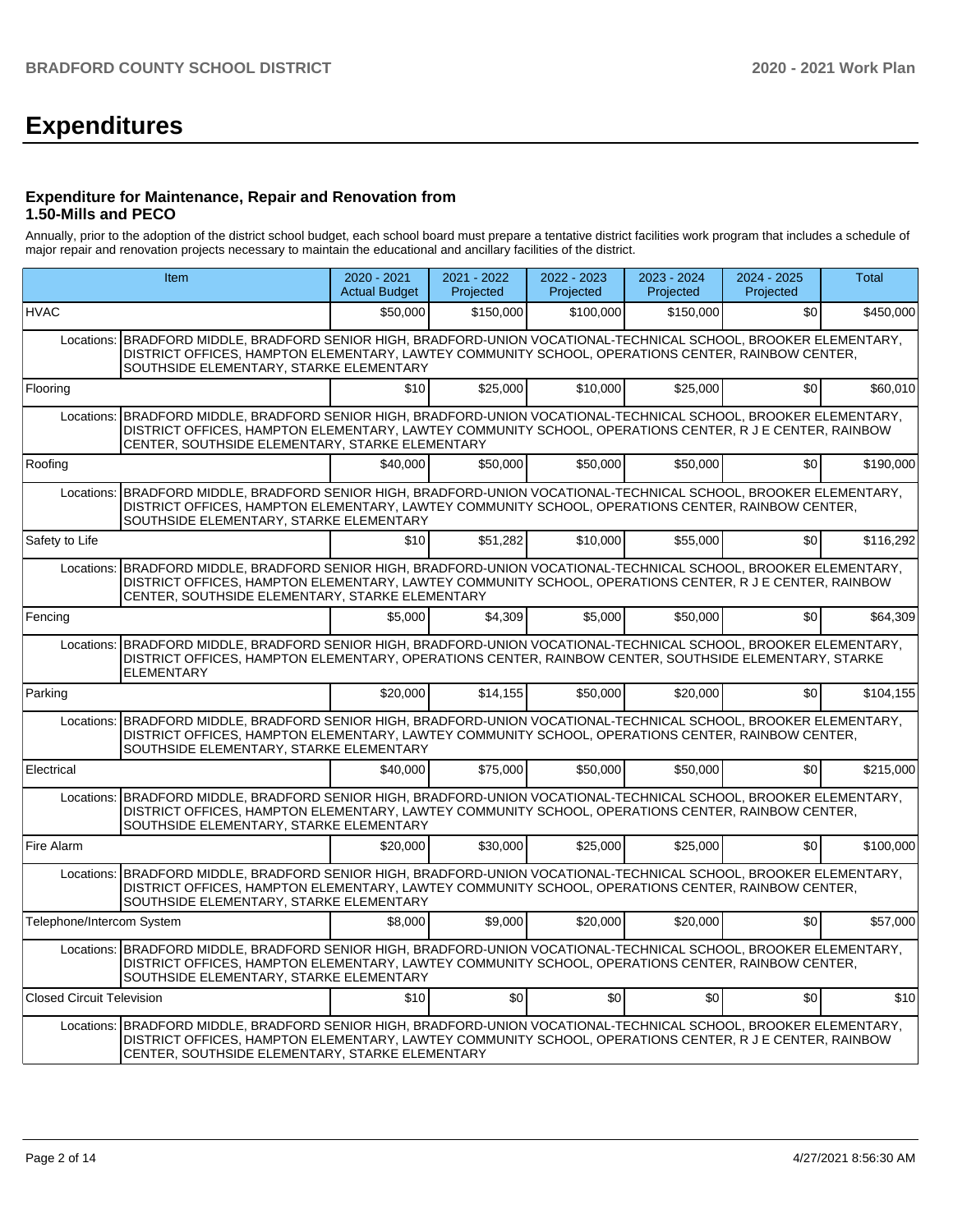| Paint              |                                                                                                                                                                                                                                                                    | \$40,000  | \$28,000  | \$20,000  | \$30,000  | \$0 | \$118,000   |  |  |  |
|--------------------|--------------------------------------------------------------------------------------------------------------------------------------------------------------------------------------------------------------------------------------------------------------------|-----------|-----------|-----------|-----------|-----|-------------|--|--|--|
|                    | Locations:  BRADFORD MIDDLE, BRADFORD SENIOR HIGH, BRADFORD-UNION VOCATIONAL-TECHNICAL SCHOOL, BROOKER ELEMENTARY,<br>DISTRICT OFFICES, HAMPTON ELEMENTARY, LAWTEY COMMUNITY SCHOOL, OPERATIONS CENTER, RAINBOW CENTER,<br>SOUTHSIDE ELEMENTARY, STARKE ELEMENTARY |           |           |           |           |     |             |  |  |  |
| Maintenance/Repair |                                                                                                                                                                                                                                                                    | \$346.907 | \$80.412  | \$127.158 | \$20.153  | \$0 | \$574,630   |  |  |  |
|                    | Locations:  BRADFORD MIDDLE, BRADFORD SENIOR HIGH, BRADFORD-UNION VOCATIONAL-TECHNICAL SCHOOL, BROOKER ELEMENTARY,<br>DISTRICT OFFICES, HAMPTON ELEMENTARY, LAWTEY COMMUNITY SCHOOL, OPERATIONS CENTER, RAINBOW CENTER,<br>SOUTHSIDE ELEMENTARY, STARKE ELEMENTARY |           |           |           |           |     |             |  |  |  |
|                    | Sub Total:                                                                                                                                                                                                                                                         | \$569.937 | \$517,158 | \$467,158 | \$495,153 | \$0 | \$2,049,406 |  |  |  |

| <b>PECO Maintenance Expenditures</b> | \$0         | ሖ<br>Ψ         | ሖ<br>ມບ   | ሶስ<br>υU  | ሶስ<br>υU | \$0            |
|--------------------------------------|-------------|----------------|-----------|-----------|----------|----------------|
| 1.50 Mill Sub Total: I               | \$1,067,437 | \$837.<br>.158 | \$952,158 | \$850,153 | \$0      | 706.906<br>JU. |

|                                 | <b>Other Items</b>                                                                                                                                                                                                                                                             | $2020 - 2021$<br><b>Actual Budget</b> | 2021 - 2022<br>Projected | 2022 - 2023<br>Projected | 2023 - 2024<br>Projected | $2024 - 2025$<br>Projected | <b>Total</b> |
|---------------------------------|--------------------------------------------------------------------------------------------------------------------------------------------------------------------------------------------------------------------------------------------------------------------------------|---------------------------------------|--------------------------|--------------------------|--------------------------|----------------------------|--------------|
| <b>CW Wireless Connectivity</b> |                                                                                                                                                                                                                                                                                | \$60,000                              | \$35,000                 | \$85,000                 | \$35,000                 | \$0                        | \$215,000    |
|                                 | Locations BRADFORD MIDDLE, BRADFORD SENIOR HIGH, BRADFORD-UNION VOCATIONAL-TECHNICAL SCHOOL, BROOKER ELEMENTARY<br>DISTRICT OFFICES, HAMPTON ELEMENTARY, LAWTEY COMMUNITY SCHOOL, OPERATIONS CENTER, RAINBOW CENTER,<br>SOUTHSIDE ELEMENTARY, STARKE ELEMENTARY                |                                       |                          |                          |                          |                            |              |
| <b>Tree Removal</b>             |                                                                                                                                                                                                                                                                                | \$2,000                               | \$10,000                 | \$15,000                 | \$10,000                 | \$0                        | \$37,000     |
|                                 | Locations BRADFORD MIDDLE, BRADFORD SENIOR HIGH, BRADFORD-UNION VOCATIONAL-TECHNICAL SCHOOL, BROOKER ELEMENTARY<br>DISTRICT OFFICES, HAMPTON ELEMENTARY, LAWTEY COMMUNITY SCHOOL, OPERATIONS CENTER, RAINBOW CENTER,<br>SOUTHSIDE ELEMENTARY, STARKE ELEMENTARY                |                                       |                          |                          |                          |                            |              |
| County Wide Plumbing            |                                                                                                                                                                                                                                                                                | \$20,000                              | \$25,000                 | \$50,000                 | \$50,000                 | \$0                        | \$145,000    |
|                                 | Locations BRADFORD MIDDLE, BRADFORD SENIOR HIGH, BRADFORD-UNION VOCATIONAL-TECHNICAL SCHOOL, BROOKER ELEMENTARY<br>DISTRICT OFFICES, HAMPTON ELEMENTARY, LAWTEY COMMUNITY SCHOOL, OPERATIONS CENTER, RAINBOW CENTER,<br>SOUTHSIDE ELEMENTARY, STARKE ELEMENTARY                |                                       |                          |                          |                          |                            |              |
| IT rewiring                     |                                                                                                                                                                                                                                                                                | \$50,000                              | \$40,000                 | \$50,000                 | \$50,000                 | \$0                        | \$190.000    |
|                                 | Locations BRADFORD MIDDLE, BRADFORD SENIOR HIGH, BRADFORD-UNION VOCATIONAL-TECHNICAL SCHOOL, BROOKER<br>ELEMENTARY, DISTRICT OFFICES, HAMPTON ELEMENTARY                                                                                                                       |                                       |                          |                          |                          |                            |              |
| Countywide Drainage             |                                                                                                                                                                                                                                                                                | \$15,000                              | \$60,000                 | \$60,000                 | \$60,000                 | \$0                        | \$195,000    |
|                                 | Locations BRADFORD MIDDLE, BRADFORD SENIOR HIGH, BRADFORD-UNION VOCATIONAL-TECHNICAL SCHOOL, BROOKER ELEMENTARY<br>DISTRICT OFFICES, HAMPTON ELEMENTARY, LAWTEY COMMUNITY SCHOOL, OPERATIONS CENTER, RAINBOW CENTER,<br>SOUTHSIDE ELEMENTARY, STARKE ELEMENTARY                |                                       |                          |                          |                          |                            |              |
| <b>LCIF Technology</b>          |                                                                                                                                                                                                                                                                                | \$500                                 | \$0                      | \$75,000                 | \$0                      | \$0                        | \$75,500     |
|                                 | Locations DISTRICT OFFICES                                                                                                                                                                                                                                                     |                                       |                          |                          |                          |                            |              |
| <b>SES Mold Prevention</b>      |                                                                                                                                                                                                                                                                                | \$160,000                             | \$150,000                | \$150,000                | \$150,000                | \$0                        | \$610,000    |
|                                 | Locations BRADFORD MIDDLE, BRADFORD SENIOR HIGH, BRADFORD-UNION VOCATIONAL-TECHNICAL SCHOOL, BROOKER ELEMENTARY<br>DISTRICT OFFICES, HAMPTON ELEMENTARY, LAWTEY COMMUNITY SCHOOL, OPERATIONS CENTER, RAINBOW CENTER,<br>SOUTHSIDE ELEMENTARY, STARKE ELEMENTARY                |                                       |                          |                          |                          |                            |              |
| <b>Security Cameras</b>         |                                                                                                                                                                                                                                                                                | \$30,000                              | \$0 <sub>1</sub>         | \$0 <sub>l</sub>         | \$0 <sub>1</sub>         | \$0                        | \$30,000     |
|                                 | Locations BRADFORD MIDDLE, BRADFORD SENIOR HIGH, BRADFORD-UNION VOCATIONAL-TECHNICAL SCHOOL, BROOKER<br>ELEMENTARY, DISTRICT OFFICES, HAMPTON ELEMENTARY, LAWTEY COMMUNITY SCHOOL, OPERATIONS CENTER, R J E<br>CENTER, RAINBOW CENTER, SOUTHSIDE ELEMENTARY, STARKE ELEMENTARY |                                       |                          |                          |                          |                            |              |
| Rewiring                        |                                                                                                                                                                                                                                                                                | \$40,000                              | \$0                      | \$0                      | \$0                      | \$0                        | \$40,000     |
|                                 | Locations BRADFORD MIDDLE. BRADFORD SENIOR HIGH. BRADFORD-UNION VOCATIONAL-TECHNICAL SCHOOL. BROOKER<br>ELEMENTARY, DISTRICT OFFICES, HAMPTON ELEMENTARY, LAWTEY COMMUNITY SCHOOL, OPERATIONS CENTER, R J E<br>CENTER, RAINBOW CENTER, SOUTHSIDE ELEMENTARY, STARKE ELEMENTARY |                                       |                          |                          |                          |                            |              |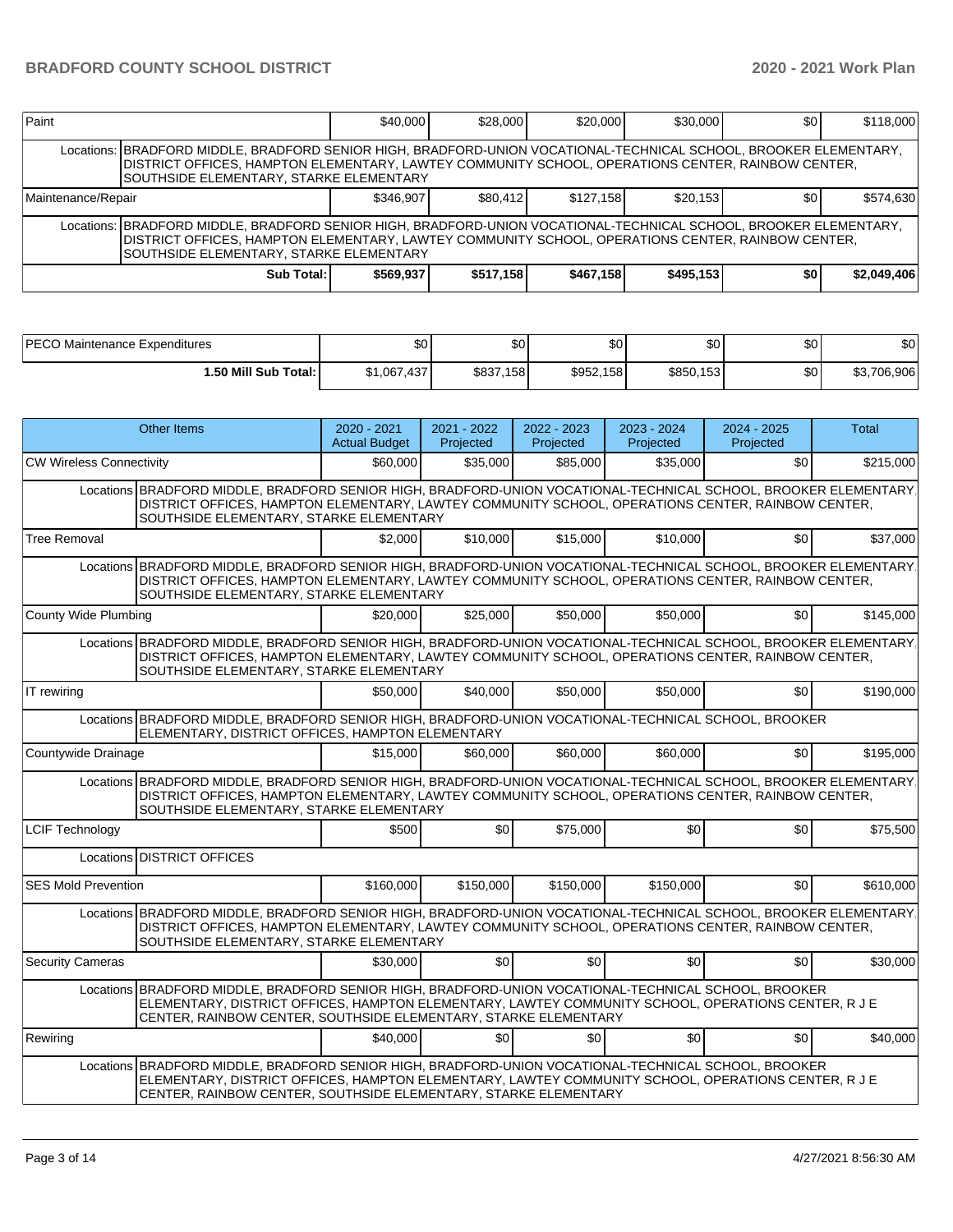| <b>Fire Alarm Replacement</b>                                                                                                                                                                                                                                                  |                                                                                                                                                                                                                                                                                  | \$20,000    | \$0 <sub>1</sub> | \$0       | \$0       | \$0 | \$20.000    |  |  |
|--------------------------------------------------------------------------------------------------------------------------------------------------------------------------------------------------------------------------------------------------------------------------------|----------------------------------------------------------------------------------------------------------------------------------------------------------------------------------------------------------------------------------------------------------------------------------|-------------|------------------|-----------|-----------|-----|-------------|--|--|
|                                                                                                                                                                                                                                                                                | Locations BRADFORD MIDDLE, BRADFORD SENIOR HIGH, BRADFORD-UNION VOCATIONAL-TECHNICAL SCHOOL, BROOKER<br>ELEMENTARY, DISTRICT OFFICES, HAMPTON ELEMENTARY, LAWTEY COMMUNITY SCHOOL, OPERATIONS CENTER, R J E<br>CENTER, RAINBOW CENTER, SOUTHSIDE ELEMENTARY, STARKE ELEMENTARY   |             |                  |           |           |     |             |  |  |
| <b>Wireless Connectivity</b>                                                                                                                                                                                                                                                   |                                                                                                                                                                                                                                                                                  | \$50,000    | \$0              | \$0       | \$0       | \$0 | \$50,000    |  |  |
|                                                                                                                                                                                                                                                                                | Locations   BRADFORD MIDDLE, BRADFORD SENIOR HIGH, BRADFORD-UNION VOCATIONAL-TECHNICAL SCHOOL, BROOKER<br>ELEMENTARY, DISTRICT OFFICES, HAMPTON ELEMENTARY, LAWTEY COMMUNITY SCHOOL, OPERATIONS CENTER, R J E<br>CENTER, RAINBOW CENTER, SOUTHSIDE ELEMENTARY, STARKE ELEMENTARY |             |                  |           |           |     |             |  |  |
| Remodeling                                                                                                                                                                                                                                                                     |                                                                                                                                                                                                                                                                                  | \$50,000    | \$0              | \$0       | \$0       | \$0 | \$50,000    |  |  |
| Locations BRADFORD MIDDLE, BRADFORD SENIOR HIGH, BRADFORD-UNION VOCATIONAL-TECHNICAL SCHOOL, BROOKER<br>ELEMENTARY, DISTRICT OFFICES, HAMPTON ELEMENTARY, LAWTEY COMMUNITY SCHOOL, OPERATIONS CENTER, R J E<br>CENTER, RAINBOW CENTER, SOUTHSIDE ELEMENTARY, STARKE ELEMENTARY |                                                                                                                                                                                                                                                                                  |             |                  |           |           |     |             |  |  |
|                                                                                                                                                                                                                                                                                | Total:                                                                                                                                                                                                                                                                           | \$1,067,437 | \$837,158        | \$952,158 | \$850,153 | \$0 | \$3,706,906 |  |  |

## **Local 1.50 Mill Expenditure For Maintenance, Repair and Renovation**

Anticipated expenditures expected from local funding sources over the years covered by the current work plan.

| Item                                                         | 2020 - 2021<br><b>Actual Budget</b> | 2021 - 2022<br>Projected | 2022 - 2023<br>Projected | 2023 - 2024<br>Projected | 2024 - 2025<br>Projected | <b>Total</b> |
|--------------------------------------------------------------|-------------------------------------|--------------------------|--------------------------|--------------------------|--------------------------|--------------|
| Remaining Maint and Repair from 1.5 Mills                    | \$1,067,437                         | \$837,158                | \$952,158                | \$850,153                | \$0                      | \$3,706,906  |
| Maintenance/Repair Salaries                                  | \$2,803                             | \$100,000                | \$100,000                | \$100,000                | \$0                      | \$302,803    |
| <b>School Bus Purchases</b>                                  | \$200,000                           | \$260,000                | \$259,000                | \$360,000                | \$0                      | \$1,079,000  |
| Other Vehicle Purchases                                      | \$0                                 | \$0                      | \$35,000                 | \$37,005                 | \$0                      | \$72,005     |
| <b>Capital Outlay Equipment</b>                              | \$2,000                             | \$30,000                 | \$30,000                 | \$30,000                 | \$0                      | \$92,000     |
| <b>Rent/Lease Payments</b>                                   | \$0                                 | \$0                      | \$0                      | \$0                      | \$0                      | \$0          |
| <b>COP Debt Service</b>                                      | \$0                                 | \$0                      | \$0                      | \$0                      | \$0                      | \$0          |
| Rent/Lease Relocatables                                      | \$0                                 | \$0                      | \$0                      | \$0                      | \$0                      | \$0          |
| <b>Environmental Problems</b>                                | \$0                                 | \$10,000                 | \$10,000                 | \$10,000                 | \$0                      | \$30,000     |
| s.1011.14 Debt Service                                       | \$0                                 | \$0                      | \$0                      | \$0                      | \$0                      | \$0          |
| <b>Special Facilities Construction Account</b>               | \$13,178,063                        | \$13,178,063             | \$13,178,063             | \$0                      | \$0                      | \$39,534,189 |
| Premiums for Property Casualty Insurance - 1011.71<br>(4a,b) | \$0                                 | \$0                      | \$0                      | \$0                      | \$0                      | \$0          |
| Qualified School Construction Bonds (QSCB)                   | \$0                                 | \$0                      | \$0                      | \$0                      | \$0                      | \$0          |
| Qualified Zone Academy Bonds (QZAB)                          | \$0                                 | \$0                      | \$0                      | \$0                      | \$0                      | \$0          |
| Site Acquisition                                             | \$100,000                           | \$50,000                 | \$50,000                 | \$50,000                 | \$0                      | \$250,000    |
| <b>Transfer to Operating</b>                                 | \$250,000                           | \$150,000                | \$0                      | \$0                      | \$0                      | \$400,000    |
| <b>CW Software</b>                                           | \$116,347                           | \$0                      | \$0                      | \$0                      | \$0                      | \$116,347    |
| <b>Local Expenditure Totals:</b>                             | \$14,916,650                        | \$14,615,221             | \$14,614,221             | \$1,437,158              | \$0                      | \$45,583,250 |

## **Revenue**

## **1.50 Mill Revenue Source**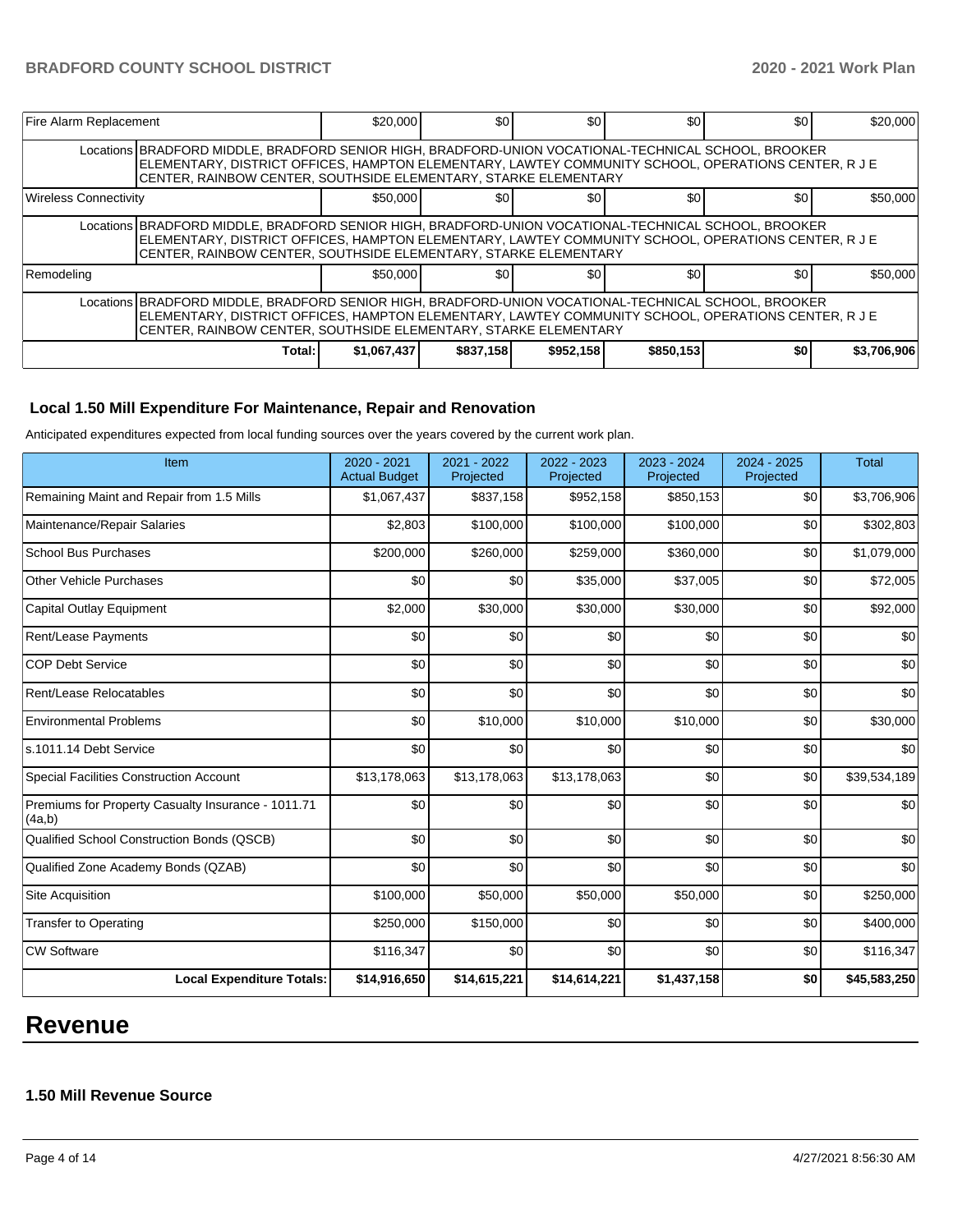## **BRADFORD COUNTY SCHOOL DISTRICT 2020 - 2021 Work Plan**

Schedule of Estimated Capital Outlay Revenue from each currently approved source which is estimated to be available for expenditures on the projects included in the tentative district facilities work program. All amounts are NET after considering carryover balances, interest earned, new COP's, 1011.14 and 1011.15 loans, etc. Districts cannot use 1.5-Mill funds for salaries except for those explicitly associated with maintenance/repair projects. (1011.71 (5), F.S.)

| Item                                                                                | Fund | $2020 - 2021$       | $2021 - 2022$   | $2022 - 2023$     | $2023 - 2024$   | $2024 - 2025$   | Total           |
|-------------------------------------------------------------------------------------|------|---------------------|-----------------|-------------------|-----------------|-----------------|-----------------|
|                                                                                     |      | <b>Actual Value</b> | Projected       | Projected         | Projected       | Projected       |                 |
| (1) Non-exempt property<br>lassessed valuation                                      |      | \$1,129,374,545     | \$1,166,331,676 | \$1,209,430,581   | \$1,257,493,044 | \$1,311,956,128 | \$6,074,585,974 |
| (2) The Millage projected for<br>discretionary capital outlay per<br>ls.1011.71     |      | 1.50                | 1.50            | 1.50 <sub>1</sub> | 1.50            | 1.50            |                 |
| $(3)$ Full value of the 1.50-Mill<br>discretionary capital outlay per<br>ls.1011.71 |      | \$1,897,349         | \$1,959,437     | \$2,031,843       | \$2,112,588     | \$2,204,086     | \$10,205,303    |
| $(4)$ Value of the portion of the 1.50<br>-Mill ACTUALLY levied                     | 370  | \$1,626,299         | \$1,679,518     | \$1,741,580       | \$1,810,790     | \$1,889,217     | \$8,747,404     |
| $(5)$ Difference of lines $(3)$ and $(4)$                                           |      | \$271,050           | \$279,919       | \$290,263         | \$301,798       | \$314,869       | \$1,457,899     |

## **PECO Revenue Source**

The figure in the row designated "PECO Maintenance" will be subtracted from funds available for new construction because PECO maintenance dollars cannot be used for new construction.

| Item                                 | Fund | $2020 - 2021$<br><b>Actual Budget</b> | 2021 - 2022<br>Projected | $2022 - 2023$<br>Projected | 2023 - 2024<br>Projected | $2024 - 2025$<br>Projected | Total            |
|--------------------------------------|------|---------------------------------------|--------------------------|----------------------------|--------------------------|----------------------------|------------------|
| <b>IPECO New Construction</b>        | 340  | \$0                                   | \$٥Ι                     | \$0                        | \$0                      | \$0                        | \$0              |
| <b>PECO Maintenance Expenditures</b> |      | \$0                                   | \$٥Ι                     | \$0                        | \$0 <sub>1</sub>         | \$0                        | \$0 <sub>1</sub> |
|                                      |      | \$0                                   | \$0                      | \$0                        | \$0                      | \$0                        | \$0              |

## **CO & DS Revenue Source**

Revenue from Capital Outlay and Debt Service funds.

| <b>Item</b>                                     | Fund | 2020 - 2021<br><b>Actual Budget</b> | 2021 - 2022<br>Projected | 2022 - 2023<br>Projected | 2023 - 2024<br>Projected | $2024 - 2025$<br>Projected | <b>Total</b> |
|-------------------------------------------------|------|-------------------------------------|--------------------------|--------------------------|--------------------------|----------------------------|--------------|
| CO & DS Cash Flow-through<br><b>Distributed</b> | 360  | \$109.152                           | \$109,152                | \$109.152                | \$109.152                | \$109,152                  | \$545,760    |
| CO & DS Interest on<br>Undistributed CO         | 360  | \$3,136                             | \$3,136                  | \$3,136                  | \$3,136                  | \$3,136                    | \$15,680     |
|                                                 |      | \$112,288                           | \$112,288                | \$112,288                | \$112,288                | \$112,288                  | \$561,440    |

## **Fair Share Revenue Source**

Nothing reported for this section. All legally binding commitments for proportionate fair-share mitigation for impacts on public school facilities must be included in the 5-year district work program.

## **Sales Surtax Referendum**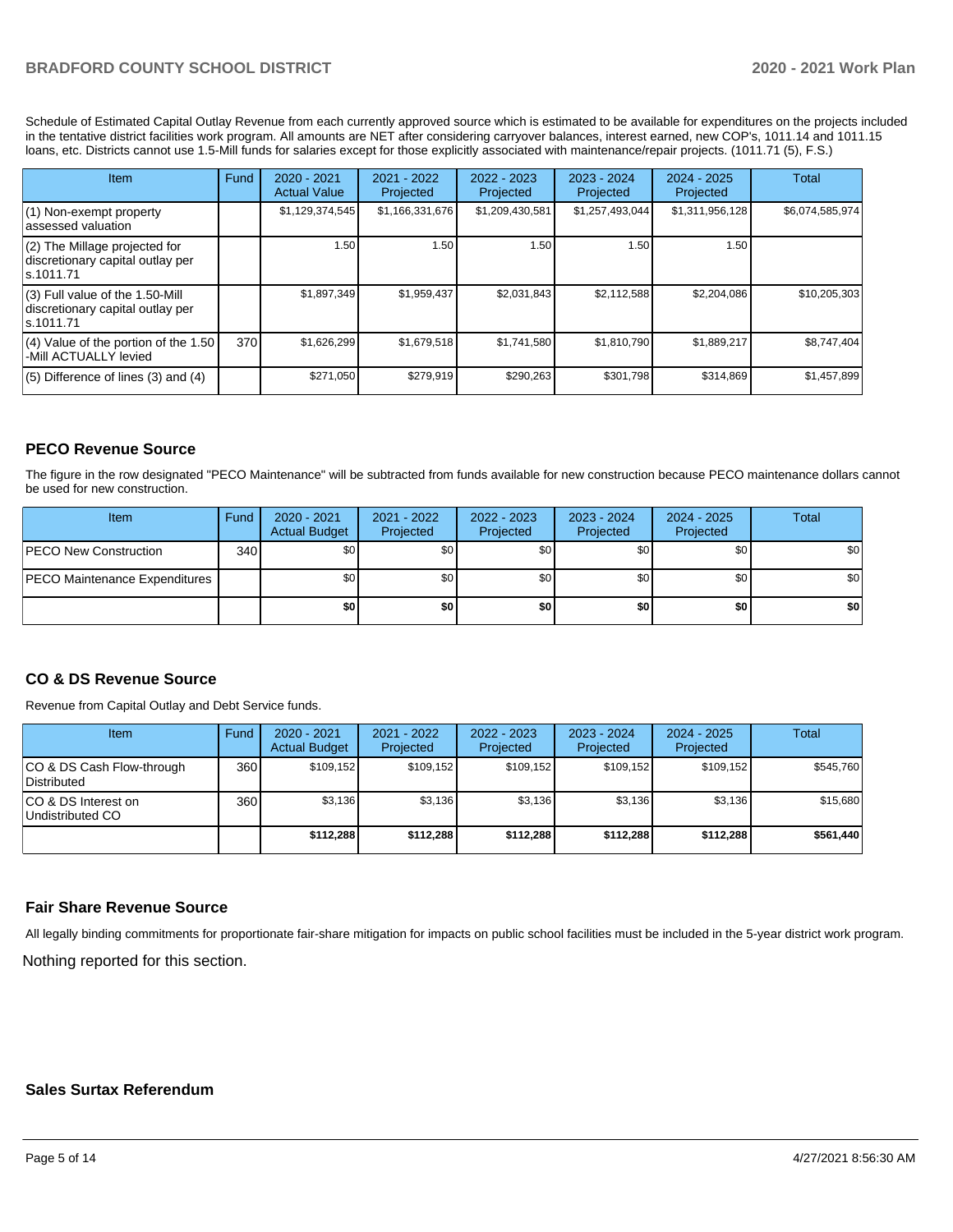Specific information about any referendum for a 1-cent or ½-cent surtax referendum during the previous year.

**Did the school district hold a surtax referendum during the past fiscal year 2019 - 2020?**

No

## **Additional Revenue Source**

Any additional revenue sources

| Item                                                                                                                      | 2020 - 2021<br><b>Actual Value</b> | 2021 - 2022<br>Projected | 2022 - 2023<br>Projected | 2023 - 2024<br>Projected | 2024 - 2025<br>Projected | <b>Total</b> |
|---------------------------------------------------------------------------------------------------------------------------|------------------------------------|--------------------------|--------------------------|--------------------------|--------------------------|--------------|
| Proceeds from 1/2 cent sales surtax<br>authorized by school board                                                         | \$0                                | \$0                      | \$0                      | \$0                      | \$0                      | \$0          |
| Proceeds from local governmental<br>infrastructure sales surtax                                                           | \$0                                | \$0                      | \$0                      | \$0                      | \$0                      | \$0          |
| Proceeds from Certificates of<br>Participation (COP's) Sale                                                               | \$0                                | \$0                      | \$0                      | \$0                      | \$0                      | \$0          |
| Classrooms First Bond proceeds amount<br>authorized in FY 1997-98                                                         | \$0                                | \$0                      | \$0                      | \$0                      | \$0                      | \$0          |
| <b>Classrooms for Kids</b>                                                                                                | \$0                                | \$0                      | \$0                      | \$0                      | \$0                      | \$0          |
| <b>District Equity Recognition</b>                                                                                        | \$0                                | \$0                      | \$0                      | \$0                      | \$0                      | \$0          |
| <b>Federal Grants</b>                                                                                                     | \$0                                | \$0                      | \$0                      | \$0                      | \$0                      | \$0          |
| Proportionate share mitigation (actual<br>cash revenue only, not in kind donations)                                       | \$0                                | \$0                      | \$0                      | \$0                      | \$0                      | \$0          |
| Impact fees received                                                                                                      | \$0                                | \$0                      | \$0                      | \$0                      | \$0                      | \$0          |
| Private donations                                                                                                         | \$0                                | \$0                      | \$0                      | \$0                      | \$0                      | \$0          |
| Grants from local governments or not-for-<br>profit organizations                                                         | \$0                                | \$0                      | \$0                      | \$0                      | \$0                      | \$0          |
| Interest, Including Profit On Investment                                                                                  | \$0                                | \$0                      | \$0                      | \$0                      | \$0                      | \$0          |
| Revenue from Bonds pledging proceeds<br>from 1 cent or 1/2 cent Sales Surtax                                              | \$0                                | \$0                      | \$0                      | \$0                      | \$0                      | \$0          |
| <b>Total Fund Balance Carried Forward</b>                                                                                 | \$0                                | \$0                      | \$0                      | \$0                      | \$0                      | \$0          |
| General Capital Outlay Obligated Fund<br><b>Balance Carried Forward From Total</b><br><b>Fund Balance Carried Forward</b> | \$0                                | \$0                      | \$0                      | (\$235,920)              | \$0                      | (\$235,920)  |
| <b>Special Facilities Construction Account</b>                                                                            | $\overline{$}13,178,063$           | \$13,178,063             | \$13,178,063             | \$0                      | \$0                      | \$39,534,189 |
| One Cent - 1/2 Cent Sales Surtax Debt<br>Service From Total Fund Balance Carried<br>Forward                               | \$0                                | \$0                      | \$0                      | \$0                      | \$0                      | \$0          |
| Capital Outlay Projects Funds Balance<br>Carried Forward From Total Fund<br><b>Balance Carried Forward</b>                | \$0                                | \$0                      | \$0                      | \$0                      | \$0                      | \$0          |
| Proceeds from a s.1011.14/15 F.S. Loans                                                                                   | \$0                                | \$0                      | \$0                      | \$0                      | \$0                      | \$0          |
| District Bonds - Voted local bond<br>referendum proceeds per s.9, Art VII<br><b>State Constitution</b>                    | \$0                                | \$0                      | \$0                      | \$0                      | \$0                      | \$0          |
| Proceeds from Special Act Bonds                                                                                           | \$0                                | \$0                      | \$0                      | \$0                      | \$0                      | \$0          |
| Estimated Revenue from CO & DS Bond<br>Sale                                                                               | \$0                                | \$0                      | \$0                      | \$0                      | \$0                      | \$0          |
| Proceeds from Voted Capital<br>Improvements millage                                                                       | \$0                                | \$0                      | \$0                      | \$0                      | \$0                      | \$0          |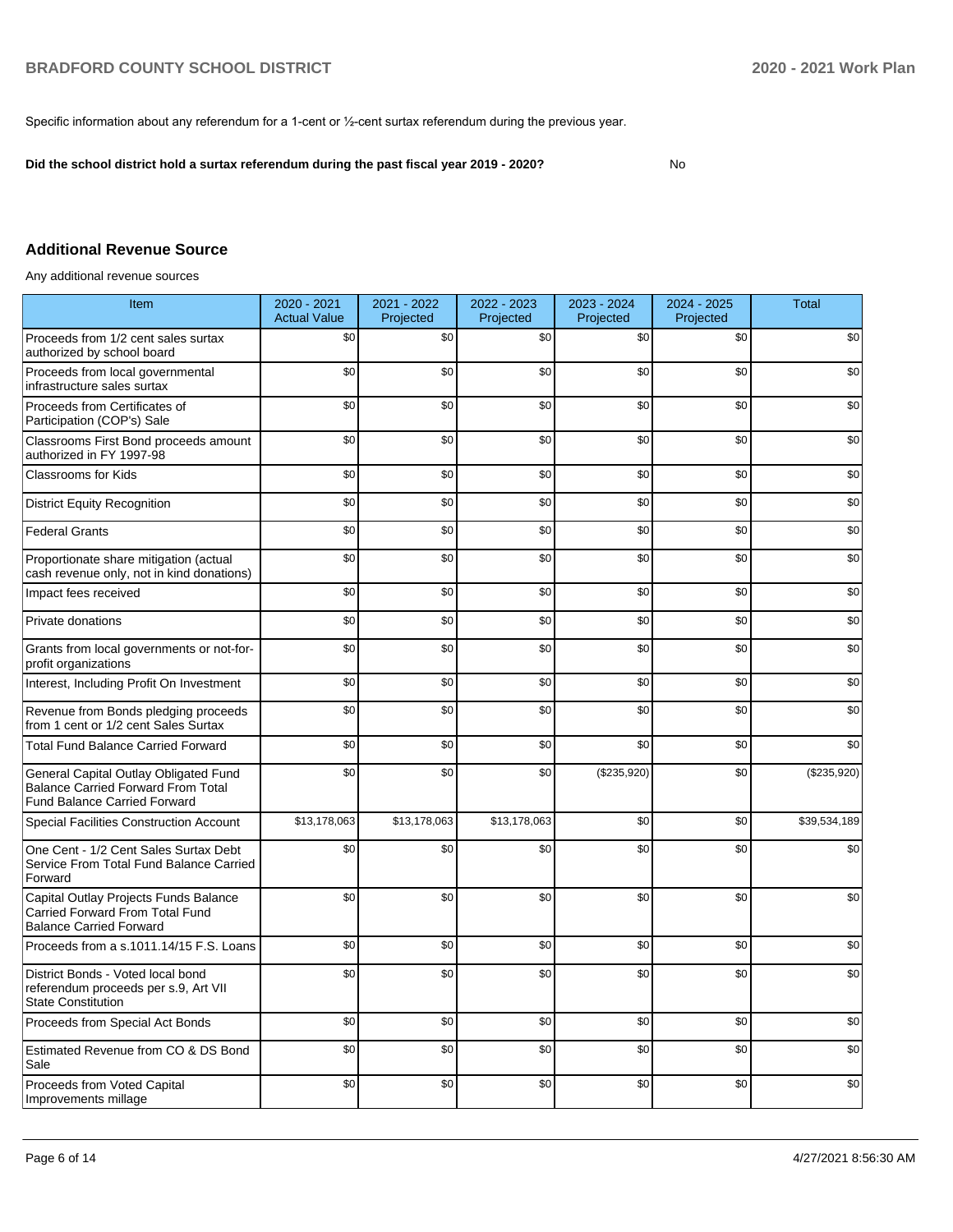| Other Revenue for Other Capital Projects | ا S0         | \$٥١         | \$C          | \$0          | \$0 | \$0          |
|------------------------------------------|--------------|--------------|--------------|--------------|-----|--------------|
| <b>Subtotal</b>                          | \$13.178.063 | \$13.178.063 | \$13,178,063 | ( \$235.920) | \$0 | \$39,298,269 |

## **Total Revenue Summary**

| <b>Item Name</b>                                           | 2020 - 2021<br><b>Budget</b> | 2021 - 2022<br>Projected | 2022 - 2023<br>Projected | 2023 - 2024<br>Projected | 2024 - 2025<br>Projected | <b>Five Year Total</b> |
|------------------------------------------------------------|------------------------------|--------------------------|--------------------------|--------------------------|--------------------------|------------------------|
| Local 1.5 Mill Discretionary Capital Outlay<br>l Revenue   | \$1,626,299                  | \$1,679,518              | \$1,741,580              | \$1,810,790              | \$1,889,217              | \$8,747,404            |
| PECO and 1.5 Mill Maint and Other 1.5<br>Mill Expenditures | (\$14,916,650)               | (S14, 615, 221)          | (\$14,614,221)           | (\$1,437,158)            | \$0                      | $(\$45,583,250)$       |
| <b>PECO Maintenance Revenue</b>                            | \$0                          | \$0                      | \$0                      | \$0                      | \$0                      | \$0                    |
| <b>Available 1.50 Mill for New</b><br><b>Construction</b>  | $($ \$13,290,351)            | (\$12,935,703)           | ( \$12, 872, 641)        | \$373,632                | \$1,889,217              | ( \$36, 835, 846]      |

| <b>Item Name</b>                     | 2020 - 2021<br><b>Budget</b> | $2021 - 2022$<br>Projected | 2022 - 2023<br>Projected | $2023 - 2024$<br>Projected | $2024 - 2025$<br>Projected | <b>Five Year Total</b> |
|--------------------------------------|------------------------------|----------------------------|--------------------------|----------------------------|----------------------------|------------------------|
| ICO & DS Revenue                     | \$112,288                    | \$112,288                  | \$112,288                | \$112,288                  | \$112,288                  | \$561,440              |
| <b>PECO New Construction Revenue</b> | \$0                          | \$0 <sub>1</sub>           | \$0                      | \$0                        | \$0                        | \$0                    |
| Other/Additional Revenue             | \$13,178,063                 | \$13,178,063               | \$13,178,063             | $(\$235,920)$              | \$0                        | \$39,298,269           |
| <b>Total Additional Revenuel</b>     | \$13,290,351                 | \$13,290,351               | \$13,290,351             | ( \$123, 632)              | \$112,288                  | \$39,859,709           |
| <b>Total Available Revenue</b>       | \$0                          | \$354,648                  | \$417,710                | \$250,000                  | \$2,001,505                | \$3,023,863            |

# **Project Schedules**

## **Capacity Project Schedules**

A schedule of capital outlay projects necessary to ensure the availability of satisfactory classrooms for the projected student enrollment in K-12 programs.

| <b>Project Description</b>           | Location                  |                      | 2020 - 2021 | 2021 - 2022 | 2022 - 2023 | 2023 - 2024 | 2024 - 2025 | Total | Funded  |
|--------------------------------------|---------------------------|----------------------|-------------|-------------|-------------|-------------|-------------|-------|---------|
| Project description<br>not specified | Location not<br>specified | Planned<br>Cost:     | \$0         | \$0         | \$0         | \$0         | \$0         |       | $$0$ No |
|                                      | <b>Student Stations:</b>  |                      |             |             |             |             |             |       |         |
|                                      | Total Classrooms:         |                      |             |             |             |             |             |       |         |
|                                      | Gross Sq Ft:              |                      |             |             |             |             |             |       |         |
|                                      |                           |                      |             |             |             |             |             |       |         |
|                                      |                           | <b>Planned Cost:</b> | \$0         | \$0         | \$0         | \$0         | \$0         | \$0   |         |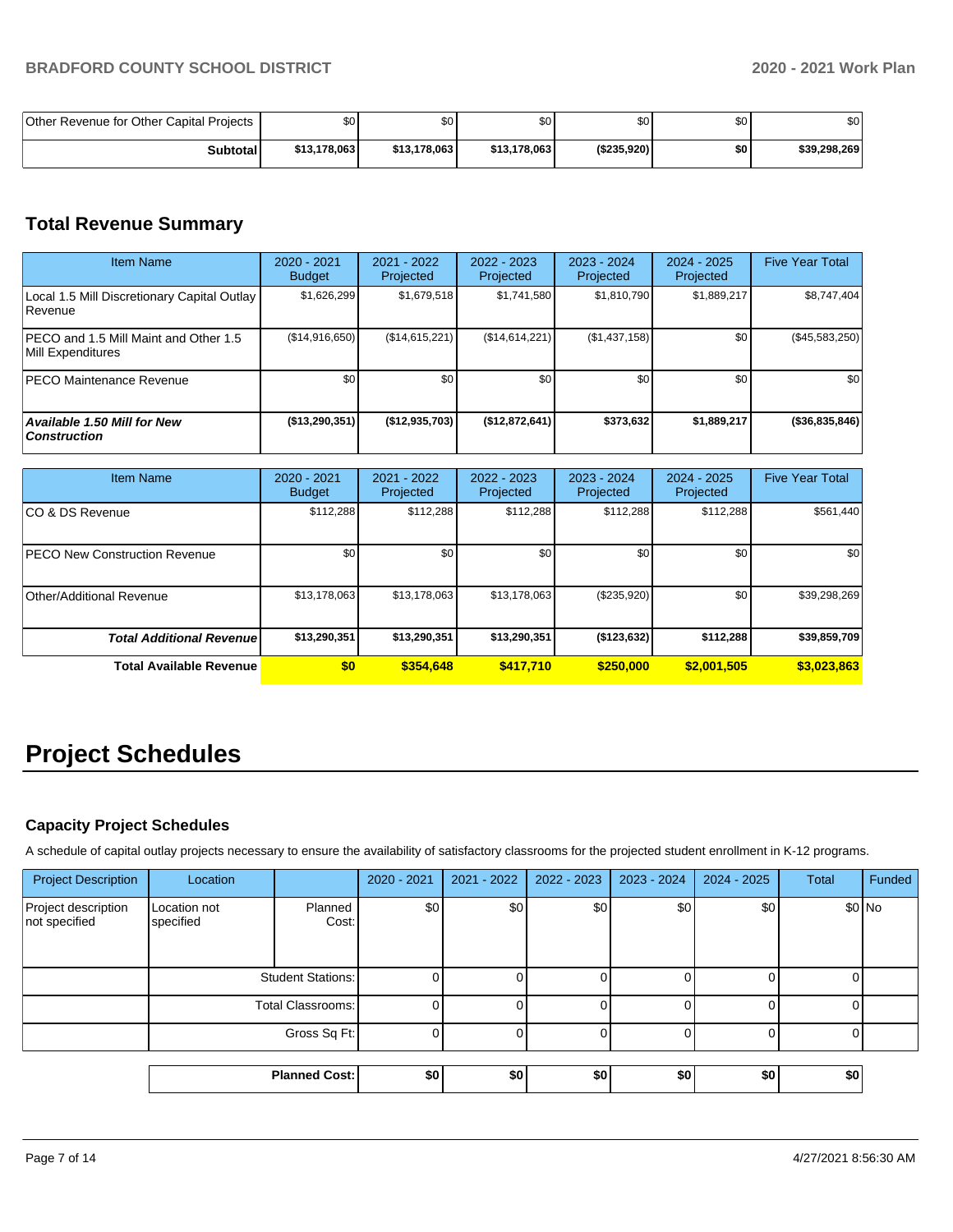| <b>Student Stations:</b> |  |  |  |
|--------------------------|--|--|--|
| <b>Total Classrooms:</b> |  |  |  |
| Gross Sq Ft:             |  |  |  |

### **Other Project Schedules**

Major renovations, remodeling, and additions of capital outlay projects that do not add capacity to schools.

| <b>Project Description</b>                                         | Location                                                 | 2020 - 2021<br><b>Actual Budget</b> | 2021 - 2022<br>Projected | 2022 - 2023<br>Projected | 2023 - 2024<br>Projected | 2024 - 2025<br>Projected | Total           | Funded               |
|--------------------------------------------------------------------|----------------------------------------------------------|-------------------------------------|--------------------------|--------------------------|--------------------------|--------------------------|-----------------|----------------------|
| Create secure campus with<br>more camera's and electronic<br>locks | <b>BRADFORD SENIOR</b><br><b>HIGH</b>                    | \$0                                 | \$0                      | \$0                      | \$0                      | \$0                      |                 | \$0 <sup>Yes</sup>   |
| Football safety, and sanitation<br>corrections                     | <b>BRADFORD SENIOR</b><br><b>HIGH</b>                    | \$0                                 | \$0                      | \$0                      | \$0                      | \$0                      |                 | \$0 <sup>Yes</sup>   |
| Air Conditioner replacement                                        | <b>BRADFORD MIDDLE</b>                                   | \$0                                 | \$354,648                | \$416,710                | \$0                      | \$0                      | \$771,358 Yes   |                      |
| Replace heater in Carpentry<br> shop                               | <b>BRADFORD-UNION</b><br>VOCATIONAL-<br>TECHNICAL SCHOOL | \$0                                 | \$0                      | \$1,000                  | \$250,000                | \$0                      | \$251,000 Yes   |                      |
| Renovate Greenhouse                                                | BRADFORD-UNION<br><b>VOCATIONAL-</b><br>TECHNICAL SCHOOL | \$0                                 | \$0                      | \$0                      | \$0                      | \$0                      |                 | \$0 <sup>l</sup> Yes |
| Replace cabinets in rooms 302-<br>303-304                          | <b>BRADFORD SENIOR</b><br><b>HIGH</b>                    | \$0                                 | \$0                      | \$0                      | \$0                      | \$0                      |                 | \$0 <sup>Yes</sup>   |
| Demolish unsatisfactory<br>Buildings                               | <b>SOUTHSIDE</b><br><b>ELEMENTARY</b>                    | \$0                                 | \$0                      | \$0                      | \$0                      | \$2,001,505              | \$2,001,505 Yes |                      |
|                                                                    |                                                          | \$0                                 | \$354,648                | \$417,710                | \$250,000                | \$2,001,505              | \$3,023,863     |                      |

## **Additional Project Schedules**

Any projects that are not identified in the last approved educational plant survey.

Nothing reported for this section.

#### **Non Funded Growth Management Project Schedules**

Schedule indicating which projects, due to planned development, that CANNOT be funded from current revenues projected over the next five years.

Nothing reported for this section.

## **Tracking**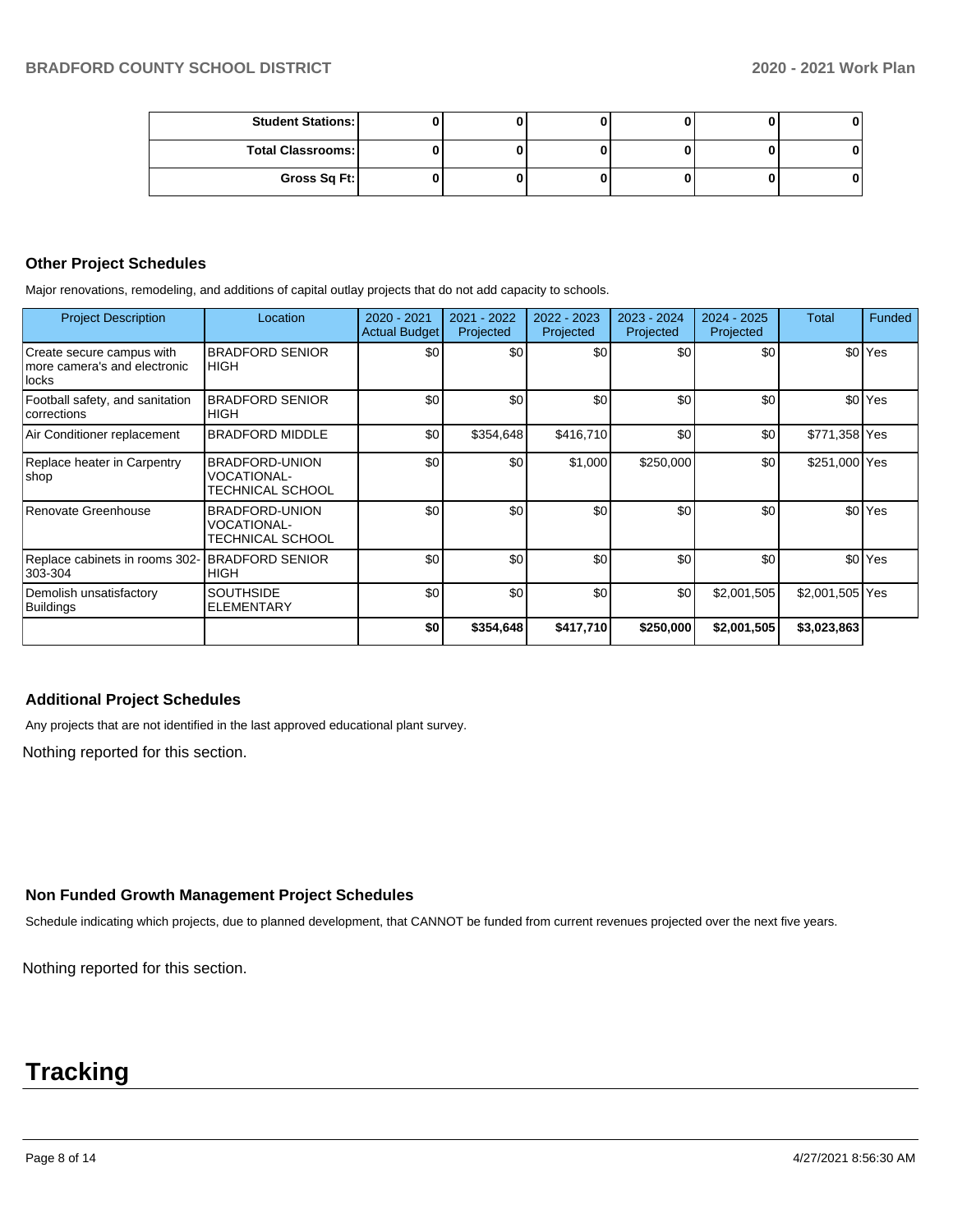## **Capacity Tracking**

| Location                                                 | $2020 -$<br>2021 Satis.<br>Stu. Sta. | Actual<br>$2020 -$<br><b>2021 FISH</b><br>Capacity | Actual<br>$2019 -$<br>2020<br><b>COFTE</b> | # Class<br><b>Rooms</b> | Actual<br>Average<br>$2020 -$<br>2021 Class<br><b>Size</b> | Actual<br>$2020 -$<br>2021<br><b>Utilization</b> | <b>New</b><br>Stu.<br>Capacity | <b>New</b><br>Rooms to<br>be<br>Added/Re<br>moved | Projected<br>$2024 -$<br>2025<br><b>COFTE</b> | Projected<br>$2024 -$<br>2025<br>Utilization | Projected<br>$2024 -$<br>2025 Class<br><b>Size</b> |
|----------------------------------------------------------|--------------------------------------|----------------------------------------------------|--------------------------------------------|-------------------------|------------------------------------------------------------|--------------------------------------------------|--------------------------------|---------------------------------------------------|-----------------------------------------------|----------------------------------------------|----------------------------------------------------|
| <b>BRADFORD SENIOR</b><br> HIGH                          | 1,056                                | 897                                                | 633                                        | 42                      | 15 <sup>1</sup>                                            | 71.00 %                                          | $\Omega$                       | C                                                 | 590                                           | 66.00 %                                      | 14                                                 |
| <b>SOUTHSIDE</b><br>ELEMENTARY                           | 795                                  | 795                                                | 532                                        | 41                      | 13                                                         | 67.00 %                                          | $\Omega$                       | C                                                 | 540                                           | 68.00 %                                      | 13                                                 |
| R J E CENTER                                             | $\Omega$                             | $\Omega$                                           | $\Omega$                                   | $\Omega$                | $\Omega$                                                   | 0.00%                                            | $\Omega$                       | $\Omega$                                          | $\Omega$                                      | 0.00%                                        | $\Omega$                                           |
| LAWTEY COMMUNITY<br> SCHOOL                              | 522                                  | 522                                                | 198                                        | 27                      | $\overline{7}$                                             | 38.00 %                                          | $\Omega$                       | $\Omega$                                          | 175                                           | 34.00 %                                      | $6 \overline{6}$                                   |
| <b>BROOKER</b><br>ELEMENTARY                             | 214                                  | 214                                                | 121                                        | 11                      | 11                                                         | 56.00 %                                          | $\Omega$                       | $\Omega$                                          | 88                                            | 41.00 %                                      | 8 <sup>1</sup>                                     |
| BRADFORD-UNION<br>VOCATIONAL-<br><b>TECHNICAL SCHOOL</b> | 416                                  | 499                                                | 94                                         | 24                      | $\overline{4}$                                             | 19.00 %                                          | $\Omega$                       | ſ                                                 | 75                                            | 15.00 %                                      | $\mathbf{3}$                                       |
| <b>BRADFORD MIDDLE</b>                                   | 982                                  | 883                                                | 637                                        | 42                      | 15 <sup>1</sup>                                            | 72.00 %                                          | $\Omega$                       | $\Omega$                                          | 600                                           | 68.00%                                       | 14                                                 |
| <b>HAMPTON</b><br>ELEMENTARY                             | 276                                  | 276                                                | 173                                        | 14                      | 12                                                         | 63.00 %                                          | $\Omega$                       | $\Omega$                                          | 145                                           | 53.00 %                                      | 10                                                 |
| <b>STARKE ELEMENTARY</b>                                 | 690                                  | 690                                                | 452                                        | 38                      | 12                                                         | 65.00 %                                          | $\Omega$                       | $\Omega$                                          | 530                                           | 77.00 %                                      | 14                                                 |
| <b>RAINBOW CENTER</b>                                    | 108                                  | $\Omega$                                           | ◠                                          | 6                       | $\Omega$                                                   | 0.00%                                            | $\Omega$                       | $\Omega$                                          | $\overline{2}$                                | 0.00%                                        | $\Omega$                                           |
|                                                          | 5,059                                | 4,776                                              | 2,841                                      | 245                     | 12                                                         | 59.49 %                                          | $\bf{0}$                       | 0                                                 | 2,745                                         | 57.47 %                                      | 11                                                 |

The COFTE Projected Total (2,745) for 2024 - 2025 must match the Official Forecasted COFTE Total (2,745 ) for 2024 - 2025 before this section can be completed. In the event that the COFTE Projected Total does not match the Official forecasted COFTE, then the Balanced Projected COFTE Table should be used to balance COFTE.

| Projected COFTE for 2024 - 2025 |       |
|---------------------------------|-------|
| Elementary (PK-3)               | 937   |
| Middle (4-8)                    | 1,018 |
| High (9-12)                     | 790   |
|                                 | 2,745 |

| <b>Grade Level Type</b> | <b>Balanced Projected</b><br>COFTE for 2024 - 2025 |
|-------------------------|----------------------------------------------------|
| Elementary (PK-3)       |                                                    |
| Middle $(4-8)$          |                                                    |
| High (9-12)             |                                                    |
|                         | 2,745                                              |

## **Relocatable Replacement**

Number of relocatable classrooms clearly identified and scheduled for replacement in the school board adopted financially feasible 5-year district work program.

| _ocation                               | 2020 - 2021 | $-2022$<br>2021 | 2022 - 2023 | $2023 - 2024$ | 2024 - 2025 | Year 5 Total |
|----------------------------------------|-------------|-----------------|-------------|---------------|-------------|--------------|
| <b>Total Relocatable Replacements:</b> | Λ           |                 |             |               |             | 0            |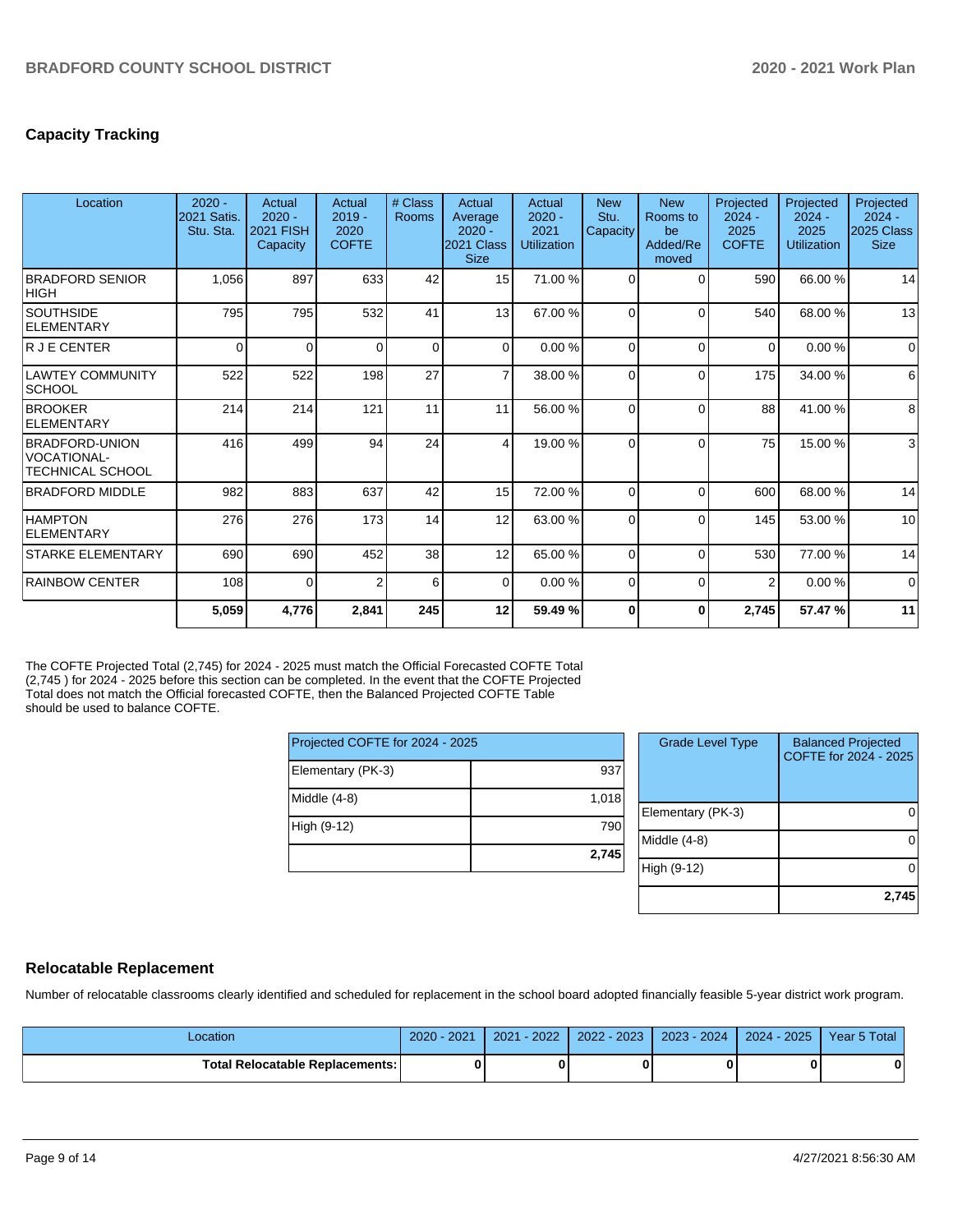## **Charter Schools Tracking**

Information regarding the use of charter schools.

Nothing reported for this section.

## **Special Purpose Classrooms Tracking**

The number of classrooms that will be used for certain special purposes in the current year, by facility and type of classroom, that the district will, 1), not use for educational purposes, and 2), the co-teaching classrooms that are not open plan classrooms and will be used for educational purposes.

| School                                 | School Type | $\#$ of Elementary $\#$ of Middle 4-8 $\#$ of High 9-12<br><b>K-3 Classrooms I</b> | <b>Classrooms</b> | <b>Classrooms</b> | # of $ESE$<br>Classrooms | # of Combo<br><b>Classrooms</b> | Total<br><b>Classrooms</b> |
|----------------------------------------|-------------|------------------------------------------------------------------------------------|-------------------|-------------------|--------------------------|---------------------------------|----------------------------|
| <b>Total Educational Classrooms: I</b> |             |                                                                                    |                   |                   |                          |                                 | $\mathbf{0}$               |
|                                        |             |                                                                                    |                   |                   |                          |                                 |                            |
| School                                 |             | School Type $\#$ of Elementary $\#$ of Middle 4-8 $\#$ of High 9-12                |                   |                   | # of $ESE$               | # of Combo                      | Total                      |

| School                               |  | School Type $\parallel \#$ of Elementary $\parallel \#$ of Middle 4-8 $\parallel \#$ of High 9-12<br><b>K-3 Classrooms</b> | <b>Classrooms</b> | <b>Classrooms</b> | # of $ESE$<br><b>Classrooms</b> | # of Combo<br><b>Classrooms</b> | Total<br><b>Classrooms</b> |
|--------------------------------------|--|----------------------------------------------------------------------------------------------------------------------------|-------------------|-------------------|---------------------------------|---------------------------------|----------------------------|
| <b>Total Co-Teaching Classrooms:</b> |  |                                                                                                                            |                   |                   |                                 |                                 | 0                          |

#### **Infrastructure Tracking**

**Necessary offsite infrastructure requirements resulting from expansions or new schools. This section should include infrastructure information related to capacity project schedules and other project schedules (Section 4).** 

Not Specified

**Proposed location of planned facilities, whether those locations are consistent with the comprehensive plans of all affected local governments, and recommendations for infrastructure and other improvements to land adjacent to existing facilities. Provisions of 1013.33(12), (13) and (14) and 1013.36 must be addressed for new facilities planned within the 1st three years of the plan (Section 5).** 

Not Specified

**Consistent with Comp Plan?** No

#### **Net New Classrooms**

The number of classrooms, by grade level and type of construction, that were added during the last fiscal year.

| List the net new classrooms added in the 2019 - 2020 fiscal year.                                                                                       | List the net new classrooms to be added in the 2020 - 2021 fiscal<br>vear. |                            |                                |                        |                                                                        |                            |                                |                        |
|---------------------------------------------------------------------------------------------------------------------------------------------------------|----------------------------------------------------------------------------|----------------------------|--------------------------------|------------------------|------------------------------------------------------------------------|----------------------------|--------------------------------|------------------------|
| "Classrooms" is defined as capacity carrying classrooms that are added to increase<br>capacity to enable the district to meet the Class Size Amendment. |                                                                            |                            |                                |                        | Totals for fiscal year 2020 - 2021 should match totals in Section 15A. |                            |                                |                        |
| Location                                                                                                                                                | $2019 - 2020$ #<br>Permanent                                               | $2019 - 2020$ #<br>Modular | $2019 - 2020$ #<br>Relocatable | $2019 - 2020$<br>Total | $2020 - 2021$ #<br><b>Permanent</b>                                    | $2020 - 2021$ #<br>Modular | $2020 - 2021$ #<br>Relocatable | $2020 - 2021$<br>Total |
| Elementary (PK-3)                                                                                                                                       |                                                                            |                            |                                |                        |                                                                        |                            |                                | $\Omega$               |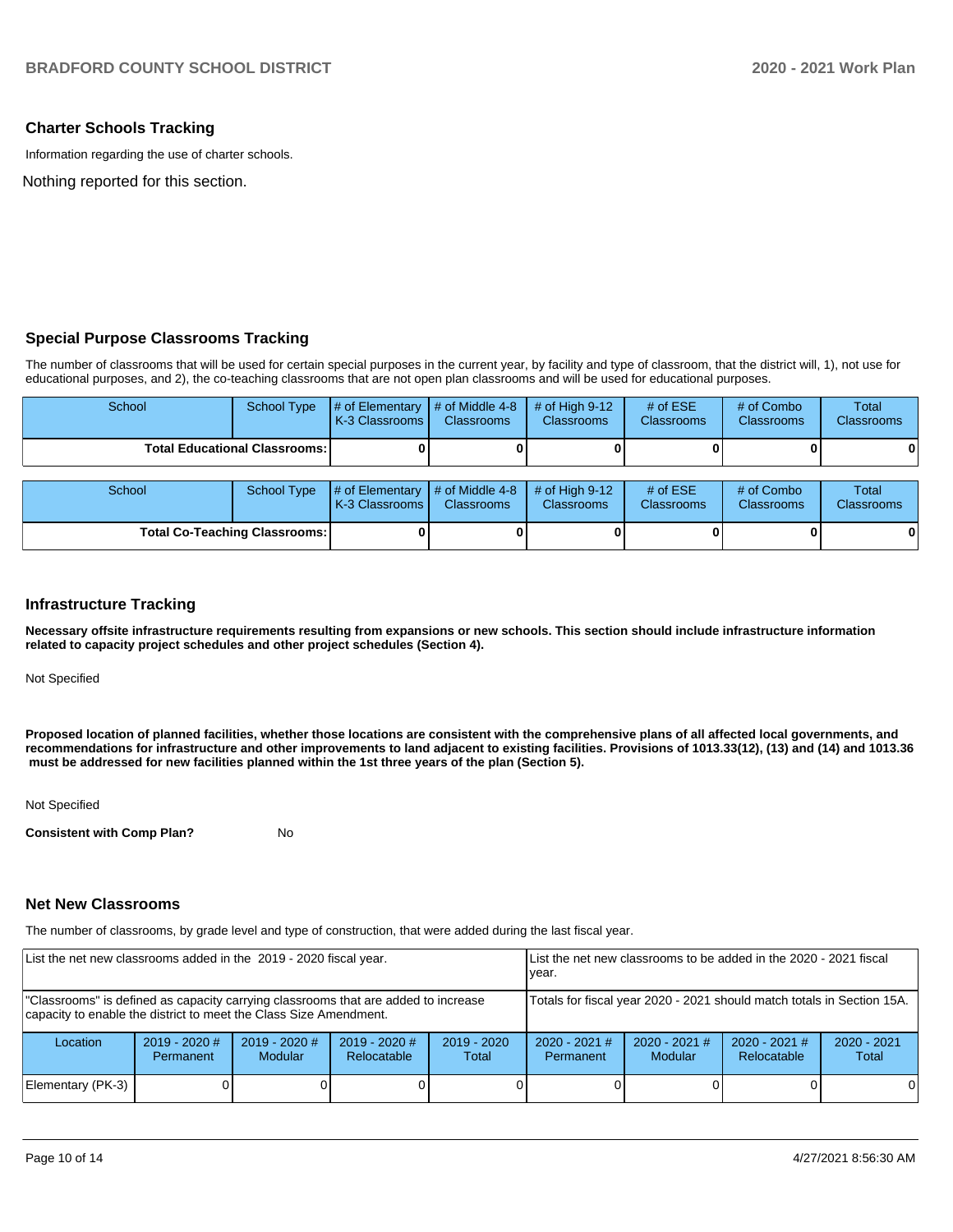| Middle (4-8) |  |  |  | ΟI |
|--------------|--|--|--|----|
| High (9-12)  |  |  |  |    |
|              |  |  |  |    |

## **Relocatable Student Stations**

Number of students that will be educated in relocatable units, by school, in the current year, and the projected number of students for each of the years in the workplan.

| <b>Site</b>                                       | 2020 - 2021 | 2021 - 2022 | 2022 - 2023  | 2023 - 2024 | 2024 - 2025 | 5 Year Average |
|---------------------------------------------------|-------------|-------------|--------------|-------------|-------------|----------------|
| SOUTHSIDE ELEMENTARY                              |             |             |              | O           |             | 0              |
| R J E CENTER                                      | 0           | ი           | $\Omega$     | 0           |             | 0              |
| LAWTEY COMMUNITY SCHOOL                           | 0           | ∩           | <sup>0</sup> | $\Omega$    |             | 0              |
| <b>BROOKER ELEMENTARY</b>                         | 80          | 80          | 80           | 80          | $\Omega$    | 64             |
| BRADFORD-UNION VOCATIONAL-TECHNICAL<br> SCHOOL    | 14          | 14          | 14           | 14          | Ω           | 11             |
| <b>BRADFORD MIDDLE</b>                            | 44          | 44          | 44           | 44          | 0           | 35             |
| HAMPTON ELEMENTARY                                | 44          | 44          | 44           | 44          |             | 35             |
| <b>STARKE ELEMENTARY</b>                          | 72          | 72          | 72           | 72          | O           | 58             |
| <b>RAINBOW CENTER</b>                             | 0           | 0           | 0            | $\Omega$    | 0           | $\overline{0}$ |
| <b>BRADFORD SENIOR HIGH</b>                       | $\Omega$    | n           | 0            | $\Omega$    | O           | $\Omega$       |
| Totals for BRADFORD COUNTY SCHOOL DISTRICT        |             |             |              |             |             |                |
| Total students in relocatables by year.           | 254         | 254         | 254          | 254         | 0           | 203            |
| Total number of COFTE students projected by year. | 2,842       | 2,818       | 2,797        | 2,767       | 2,745       | 2,794          |

## **Leased Facilities Tracking**

Exising leased facilities and plans for the acquisition of leased facilities, including the number of classrooms and student stations, as reported in the educational plant survey, that are planned in that location at the end of the five year workplan.

Percent in relocatables by year. **9 % 9 % 9 % 9 % 0 % 7 %**

| Location                                             | # of Leased<br>Classrooms 2020 -<br>2021 | <b>FISH Student</b><br><b>Stations</b> | Owner               | # of Leased<br>Classrooms 2024 -<br>2025 | <b>FISH Student</b><br><b>Stations</b> |
|------------------------------------------------------|------------------------------------------|----------------------------------------|---------------------|------------------------------------------|----------------------------------------|
| IBRADFORD SENIOR HIGH                                |                                          |                                        |                     |                                          |                                        |
| <b>SOUTHSIDE ELEMENTARY</b>                          |                                          |                                        |                     |                                          |                                        |
| R J E CENTER                                         |                                          |                                        |                     |                                          |                                        |
| ILAWTEY COMMUNITY SCHOOL                             |                                          |                                        |                     |                                          |                                        |
| <b>BROOKER ELEMENTARY</b>                            |                                          |                                        | 0 William Scottsman |                                          | 18                                     |
| BRADFORD-UNION VOCATIONAL-TECHNICAL<br><b>SCHOOL</b> |                                          |                                        |                     |                                          | 0                                      |
| <b>BRADFORD MIDDLE</b>                               |                                          |                                        |                     |                                          |                                        |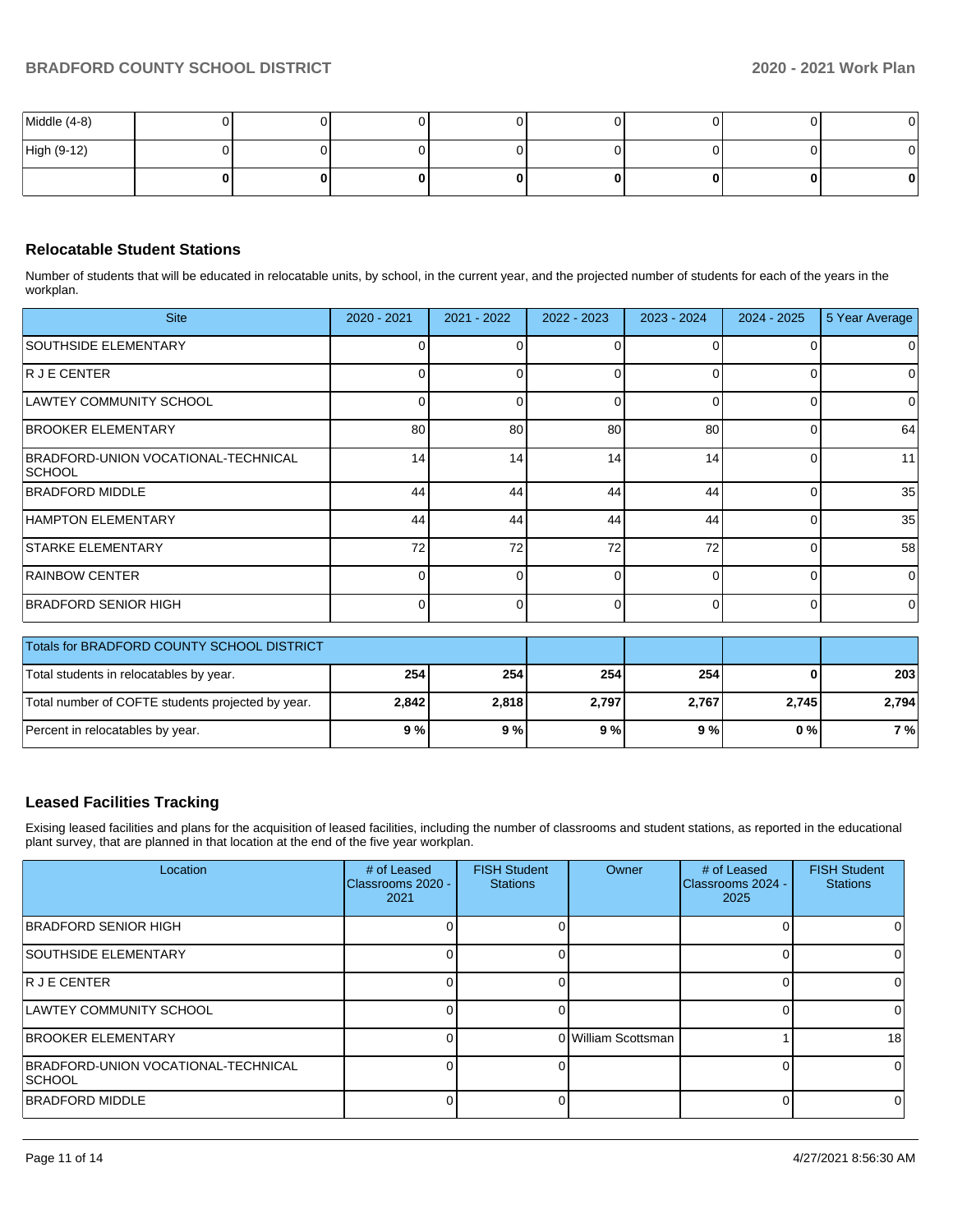| HAMPTON ELEMENTARY       |  |         |                 |
|--------------------------|--|---------|-----------------|
| <b>STARKE ELEMENTARY</b> |  | 0 Royal | 36 <sup>1</sup> |
| <b>RAINBOW CENTER</b>    |  |         |                 |
|                          |  |         | 54              |

#### **Failed Standard Relocatable Tracking**

Relocatable units currently reported by school, from FISH, and the number of relocatable units identified as 'Failed Standards'.

Nothing reported for this section.

# **Planning**

### **Class Size Reduction Planning**

**Plans approved by the school board that reduce the need for permanent student stations such as acceptable school capacity levels, redistricting, busing, year-round schools, charter schools, magnet schools, public-private partnerships, multitrack scheduling, grade level organization, block scheduling, or other alternatives.**

Students from Southside Elementary will be transferred to the New Bradford County after construction

#### **School Closure Planning**

**Plans for the closure of any school, including plans for disposition of the facility or usage of facility space, and anticipated revenues.** 

Small schools with enrollment less than 200 will be consolidated into a single combination school along with Southside Elementary School.

# **Long Range Planning**

#### **Ten-Year Maintenance**

District projects and locations regarding the projected need for major renovation, repair, and maintenance projects within the district in years 6-10 beyond the projects plans detailed in the five years covered by the work plan.

Nothing reported for this section.

**Ten-Year Capacity**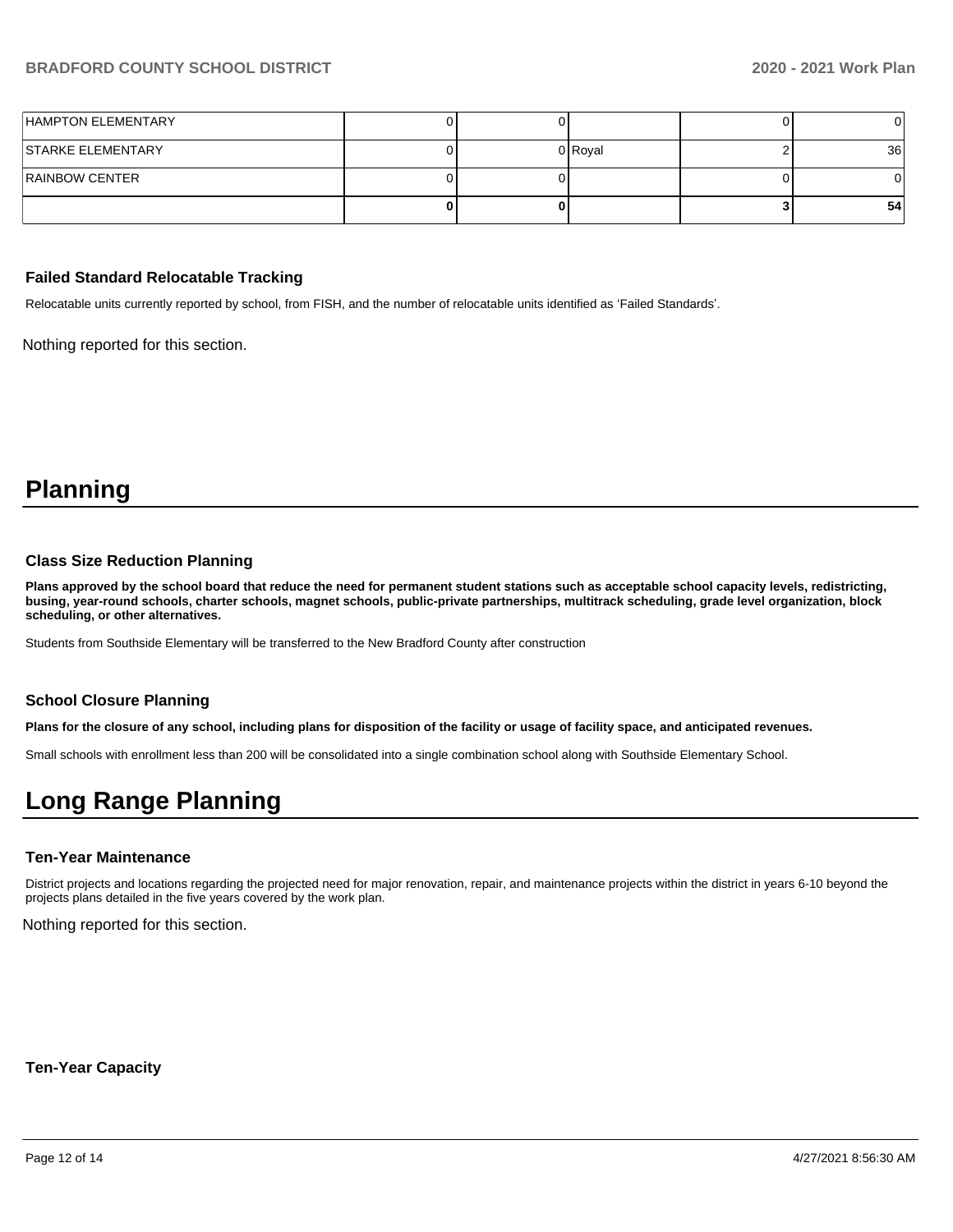Schedule of capital outlay projects projected to ensure the availability of satisfactory student stations for the projected student enrollment in K-12 programs for the future 5 years beyond the 5-year district facilities work program.

Nothing reported for this section.

## **Ten-Year Planned Utilization**

Schedule of planned capital outlay projects identifying the standard grade groupings, capacities, and planned utilization rates of future educational facilities of the district for both permanent and relocatable facilities.

| <b>Grade Level Projections</b>   | <b>FISH</b><br><b>Student</b><br><b>Stations</b> | <b>Actual 2019 -</b><br><b>2020 FISH</b><br>Capacity | Actual<br>$2019 -$<br>2020<br><b>COFTE</b> | Actual 2019 - 2020<br><b>Utilization</b> | Actual 2020 - 2021 / 2029 - 2030 new<br>Student Capacity to be added/removed | Projected 2029<br>2030 COFTE | Projected 2029 -<br>2030 Utilization |
|----------------------------------|--------------------------------------------------|------------------------------------------------------|--------------------------------------------|------------------------------------------|------------------------------------------------------------------------------|------------------------------|--------------------------------------|
| Elementary - District<br> Totals | 2.497                                            | 2,497                                                | A75.38                                     | 59.07 %                                  |                                                                              |                              | 0.00%                                |
| Middle - District Totals         | 982                                              | 883                                                  | 636.64                                     | 72.14 %                                  |                                                                              |                              | 0.00%                                |
| High - District Totals           | 1.056                                            | 897                                                  | 633.02                                     | 70.57 %                                  |                                                                              |                              | 0.00%                                |
| Other - ESE, etc                 | 599                                              | 499                                                  | 96.41                                      | 19.24 %                                  |                                                                              |                              | 0.00%                                |
|                                  | 5,134                                            | 4,776                                                | 2,841.45                                   | 59.49%                                   |                                                                              | O.                           | 0.00%                                |

**Combination schools are included with the middle schools for student stations, capacity, COFTE and utilization purposes because these facilities all have a 90% utilization factor. Use this space to explain or define the grade groupings for combination schools.** 

No comments to report.

#### **Ten-Year Infrastructure Planning**

**Proposed Location of Planned New, Remodeled, or New Additions to Facilities in 06 thru 10 out years (Section 28).**

Nothing reported for this section.

Plans for closure of any school, including plans for disposition of the facility or usage of facility space, and anticipated revenues in the 06 thru 10 out **years (Section 29).**

Nothing reported for this section.

#### **Twenty-Year Maintenance**

District projects and locations regarding the projected need for major renovation, repair, and maintenance projects within the district in years 11-20 beyond the projects plans detailed in the five years covered by the work plan.

Nothing reported for this section.